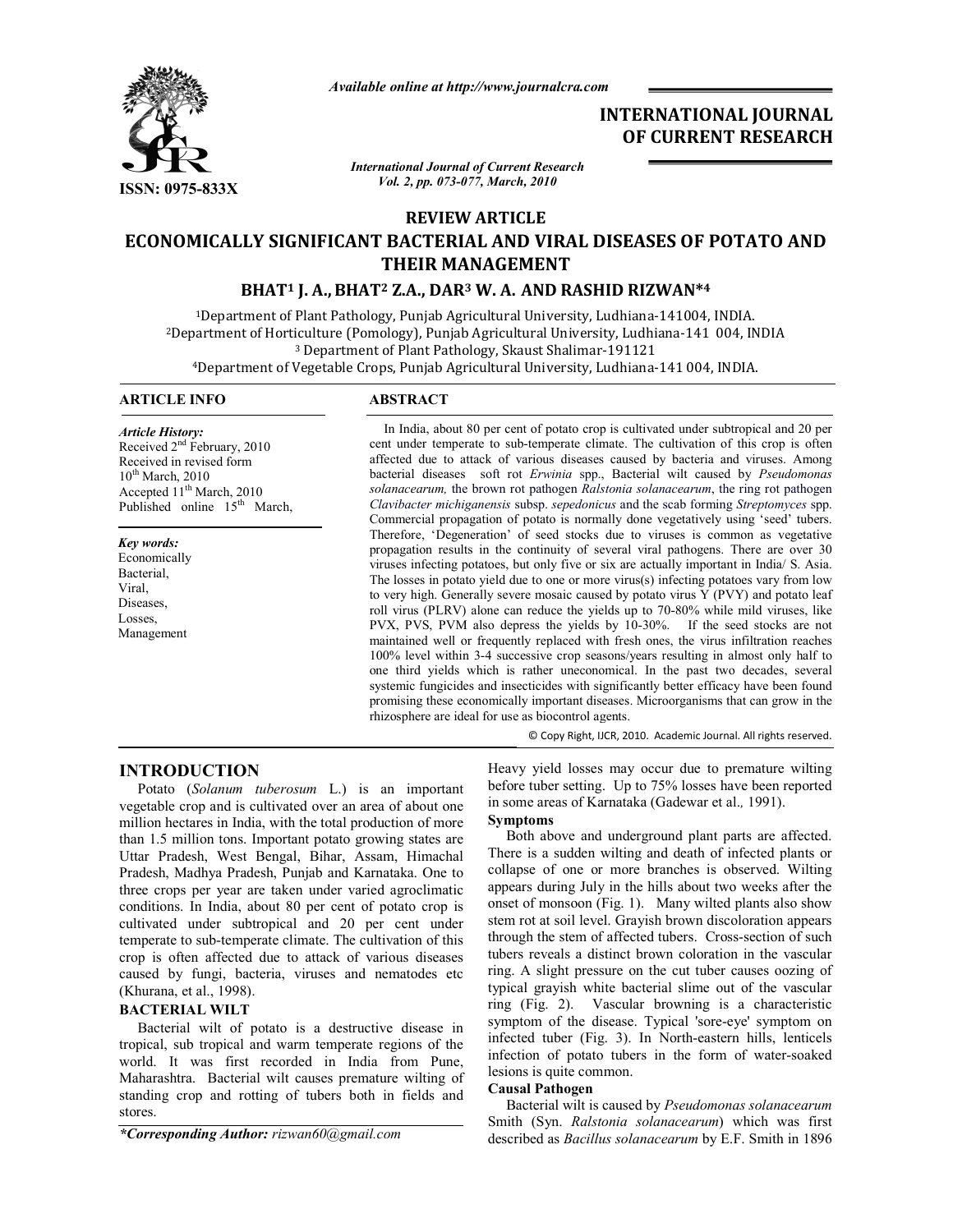which was later changed to *Pseudomonas solanacearum* (Smith, 1914).



*Figure 1. Typical wilt symptoms caused by Pseudomonas solanacearum*



*Figure 2. Bacterial ooze from vascular ring of a cut infected potato tuber*



*Figure 3. Typical 'sore-eye' symptom on infected tuber*

The name was later changed to *Burkholderia solanacearum* (Yabuuchi *et al*., 1992) and is currently known as *Ralstonia solanacearum* (Yabuuchi *et al*., 1995). It is a rod shaped Gram negative bacterium measuring 0.5-0.6 x 0.8-1.2 µm and having 1-4 polar flagella. Three races of the bacterium have been identified and potato is affected by race 1 and 3. Based on phylogenetic divergence at molecular level using a series of probes based on regions of the genome concerned with virulence, *R. solanacearum* has been split into five biovars comprising two Divisions (Cook *et al*., 1989). This bifurcation has been confirmed on the basis of sequencing of tRNA genes in the bacterium (Taghavi *et al*., 1996).

#### **Management**

 It is a difficult disease to manage as the commercial cultivars are highly susceptible and chemical control is not feasible. The reduction of the initial inoculum is of prime importance to manage bacterial wilt of potato. Different methods are used to manage bacterial wilt of potato among which cultural practices and biological control measures carry much emphasis.

**Soil disinfection**: Application of stable bleaching powder @ 12 kg/ha has been found to reduce bacterial wilt by 80% when applied in furrows at the time of planting (Shekhawat *et al*.,1988). Seed bed used for raising seedlings can be disinfected by maintaining the soil temperature at 85 $\mathrm{^{0}C}$  for 15 minutes by steam application.

**Cultural practices**: Use of disease free seed is important for avoiding introduction of the wilt pathogen in the new fields. The incidence of bacterial wilt was far less in the whole seed than when cut tubers were planted.In early (February) planted crop, wilt incidence and tuber rot are almost negligible in North-western hills. Crop rotation, the most generally used control measure, is employed world wide to check bacterial wilt. Two years rotation with wheat-maize or wheat-fallow reduced bacterial wilt incidence to 7% from 80% (Shekhawat., 1988). By shifting dates of sowing to avoid periods of high soil moisture due to rainfall and high temperature can also help to decrease the disease incidence.

**Chemical treatment:** Plantomycin alone or in combination with Blitox-50 proved effective in controlling bacterial wilt upto 95% (Ojha *et al*., 1986). Emisan 6, Thiram, Blitox-50 and chlorinated water also checked the disease to the extent of 80, 80, 75 and 60 per cent, respectively. Pretreatment of seed tubers with 500 ppm of an antibiotic C-6 followed by two foliar sprays controlled the disease and increased the yield three times.

**Host resistance**: The genetic resistance to *R. solanacearum* is not general to all the strains. The resistance is usually strain specific and is broken down under warm climates. The resistant clones are susceptible to latent infection (Grandada, 1988). The resistant cultivars should be grown under cultural practices identified for control of the disease and the seed should be replaced before the latent infection reaches threshold level. *Solanum phureja* has been a valuable source of resistance to bacterial wilt but this is temperature sensitive and best suited for higher elevations or cooler climates. Some of the somatic hybrid lines developed by Laferriere *et al*. (1998) can serve as bridges for the eventual introgression of novel bacterial wilt resistance into potato plants.

**Biological control**: Microorganisms that can grow in the rhizosphere are ideal for use as biocontrol agents. Certain bacteria like *Pseudomonas fluorescens*, *Bacillus polymyxa*, *Bacillus* spp. and actinomyctes have been found to delay the development of *R. solanacearum* and reduce the incidence of bacterial wilt (Sivamani *et al*., 1987). Bacteria which are antagonistic to *R. solanacearum* have been isolated from various sources e.g. suppressive soils and rhizosphere of host plants. Studies have shown that isolates of *Bacillus* spp. (BSN-1 and BSN-2) reduced wilt by 87% and 89% and tuber rot by 83% and 84%,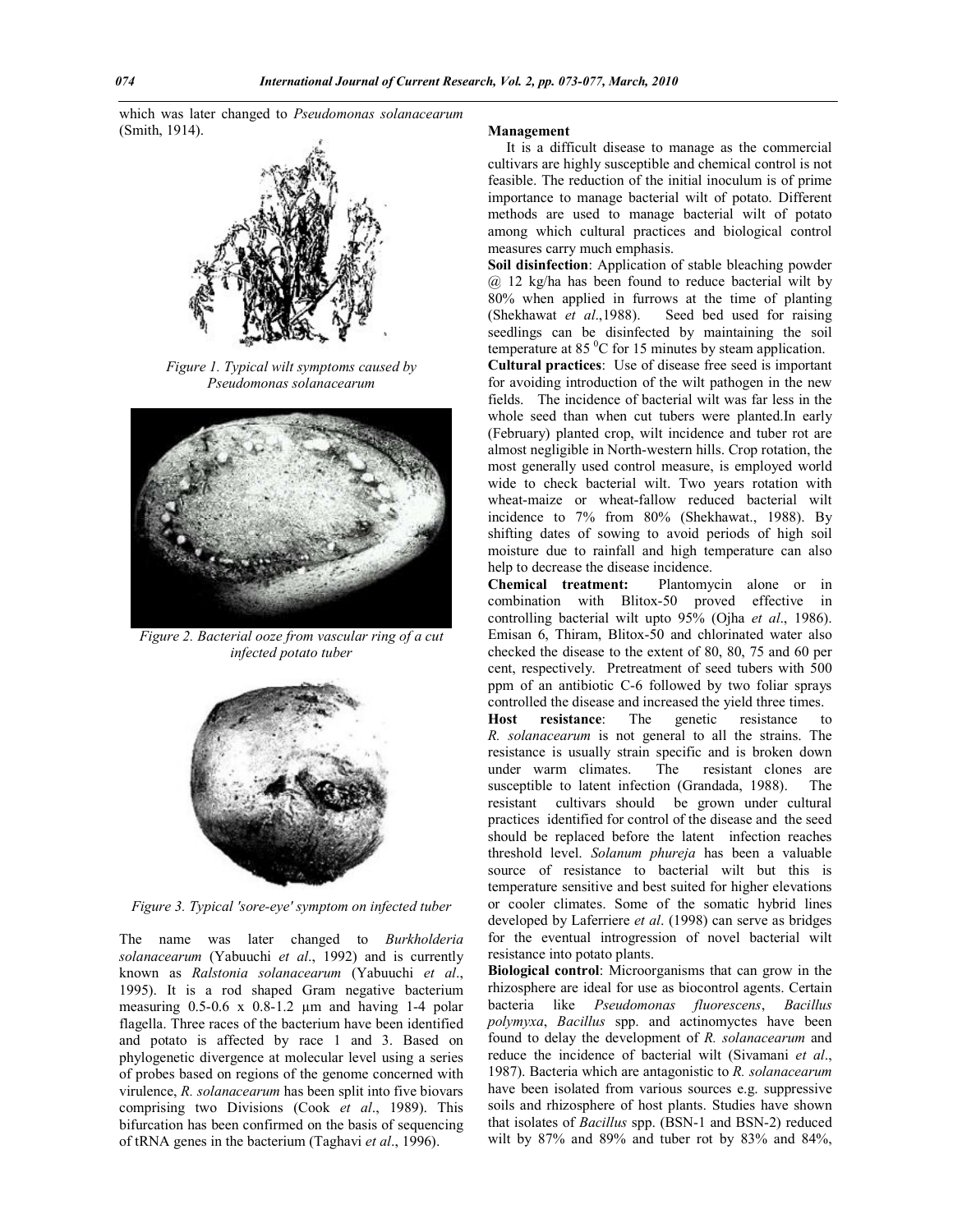respectively and an increase in yield by 129% and 124% was also recorded.

production have overcome this major problem and greatly enhanced both the area and yields of potato. The losses in

| Viruses dependent on potatoes for<br>survival and spread | Viruses not dependent on potatoes for<br>survival and spread | Undetermined                               |
|----------------------------------------------------------|--------------------------------------------------------------|--------------------------------------------|
| Potato virus X (PVX)                                     | Tobacco rattle virus (TRV)                                   | Potato black ringspot virus (PBRV)         |
| Potato virus Y (PVY)                                     | Tobacco mosaic virus (TMV)                                   | Potato spindle tuber viroid (PSTVd)        |
| Potato virus S (PVS)                                     | Tomato spotted wilt virus (TSWV)                             | Potato yellow vein virus* (PYVV)           |
| Potato virus M (PVM)                                     | Cucumber mosaic virus (CMV)                                  | Potato deforming mosaic virus<br>$(PDMV)*$ |
| Potato mop top virus (PMTV)                              | Tomato black ring virus (TBRV)                               |                                            |
| Potato aucuba mosaic virus                               | Tobacco ring spot virus (TRSV)                               |                                            |
| (PAMV)                                                   |                                                              |                                            |
| Wild aucuba mosaic virus                                 | Solanum apical leaf curling virus                            |                                            |
| (WAMV)                                                   | (SALCV)                                                      |                                            |
| Potato virus T (PVT)                                     | Potato yellow dwarf virus (PYDV)                             |                                            |
| Potato leafroll virus (PLRV)                             | Beet curly top virus (BCTV)                                  |                                            |
| Andean potato latent virus                               | Alfalfa mosaic virus (AMV)                                   |                                            |
| (APLV)                                                   |                                                              |                                            |
| Andean potato mottle virus                               | Tobacco necrosis virus (TNV)                                 |                                            |
| (APMV)                                                   |                                                              |                                            |
| Potato virus V (PVV)                                     | Tobacco streak virus (TSV)                                   |                                            |
| Potato stunt virus (PSV)                                 |                                                              |                                            |

**Table 1. Distribution of viruses by their association on potato**

Source : Salazar (1993)

\* Their virus origin has not been yet determined.

| <b>Viruses</b>     | <b>Main Diagnostic Symptoms</b>                                                                                                                                                                                                                                                                                                                                                                                                                                                                               |
|--------------------|---------------------------------------------------------------------------------------------------------------------------------------------------------------------------------------------------------------------------------------------------------------------------------------------------------------------------------------------------------------------------------------------------------------------------------------------------------------------------------------------------------------|
| <b>PVX</b>         | -Interveinal or faint mosaic: Causing mild or barely perceptible mosaic with light and dark green<br>patches, mottling with stunting, crinkling with virulent strains.                                                                                                                                                                                                                                                                                                                                        |
| PVS*               | <b>-Latent:</b> It is barely perceptible as mottle or faint vein bending. Some cultures show severe bronzing,<br>necrotic spotting and even leafdrop.                                                                                                                                                                                                                                                                                                                                                         |
| <b>PVM</b>         | -Leafrolling mosaic: Often causes mild to severe mosaic with slight leaf deformations, necrosis of<br>petioles and veins under certain conditions.                                                                                                                                                                                                                                                                                                                                                            |
| $PVA*$             | -Supermild Mosaic: Causes faint mottling with leaf distortion sometimes, top necrosis in some vars.<br>Sometimes severe, invokes rugosity and crinkling of leaves that turn shiny.                                                                                                                                                                                                                                                                                                                            |
| <b>PVY</b>         | -Severe/Rugose mosaic: Symptoms vary with strain and cultivar. Mild-to-severe mosaic and venial<br>necrosis and leaf drop streaking. Plants stunted. Severe mosaic, rugosity, bunching or twisting of<br>leaves, down-turning of leaflet margins and stunting, necrosis in some cultivars. Only some veins<br>develop necrosis, older leaves collapse and drop, mild mosaic in less sensitive cultivars or some remain<br>even symptomless. Rarely some tubers also show 'ringspots' at harvest or in stores. |
| PVA+PVX            | ( <i>Crinkle</i> ): Heavy blotching, distorted leaves with wavy margins, severe stunting, mottling, deformity,<br>puckering, necrotic spotting and streaking of leaves.                                                                                                                                                                                                                                                                                                                                       |
| PVX+PVY            | -(Rugose): Severe mosaic and rugosity. Plants stunted. Leaves curl downward, necrotic veins in lower<br>leaves and severe mosaic in upper ones. Stunting leaf blotching, leaf banding, necrosis, leaf drop,<br>rugosity and leaf crinkling.                                                                                                                                                                                                                                                                   |
| <b>PLRV</b>        | -Leafroll: Invokes rolling of lower leaves in primary infections and of the upper leaves in the secondary<br>infection with the leaves turning leathery, brittle, pink or brown pigmented. Infected plants remain<br>stunted, chlorotic and make rattling noise when shaken.                                                                                                                                                                                                                                  |
| <b>TSWV</b>        | -Stem necrosis: Characterised by scattered, necrotic lesions or 'ringspots' on shiny leaves followed by<br>necrosis of petioles and stems. The plants have chlorotic and blighted appearance.                                                                                                                                                                                                                                                                                                                 |
| blight resistance. | *Individually this virus can not be a problem but enhances effect of mild viruses upon combination and is responsible for breaking late                                                                                                                                                                                                                                                                                                                                                                       |

### **VIRAL DISEASES**

 Commercial propagation of potato is normally done vegetatively using 'seed' tubers.Therefore, 'Degeneration' of seed stocks due to viruses is common as vegetative propagation results in the continuity of several viral pathogens. There are over 30 viruses infecting potatoes (Table 1), but only five or six are actually important in India/ S. Asia (Khurana, 1992, Singh and Khurana, 1993). The recent advances in healthy seed potato

potato yield due to one or more virus(s) infecting potatoes vary from low to very high. Generally severe mosaic caused by potato virus Y (PVY) and potato leaf roll virus (PLRV) alone can reduce the yields up to 70-80% while mild viruses, like PVX, PVS, PVM also depress the yields by 10-30%. If the seed stocks are not maintained well or frequently replaced with fresh ones, the virus infiltration reaches 100% level within 3-4 successive crop seasons/years resulting in almost only half to one third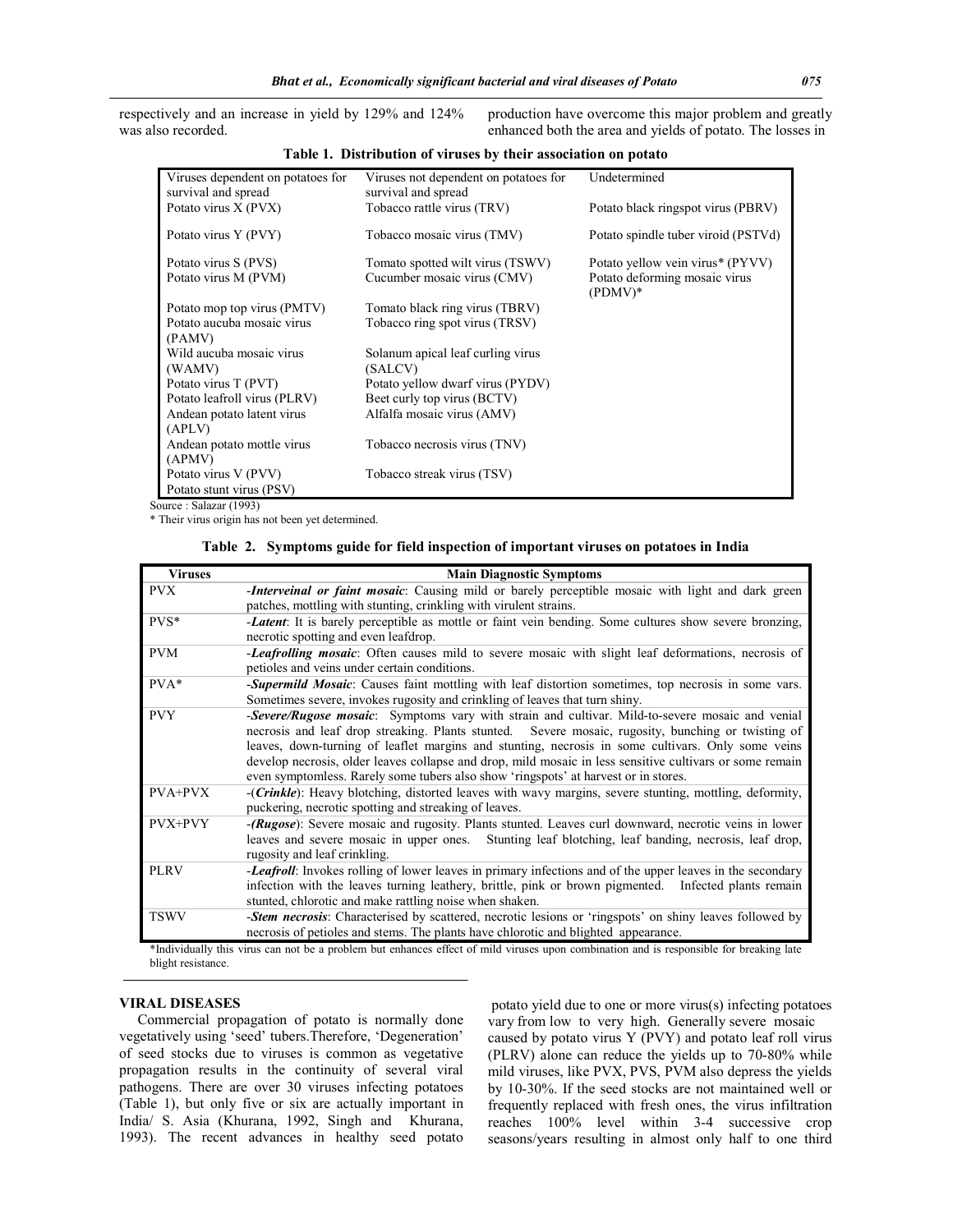yields which is rather uneconomical (Table 2 ). The annual losses in potatoes due to viral diseases in India may reach between Rs.5000-6000 million (Khurana, 1992).

#### **Management of Viral Diseases**

 Viral diseases of potato apart from reducing crop yields are also the main causes for degeneration of seed stocks because of vegetative propagation. Since different viruses spread and perpetuate in different manners, different control measures have to be adopted for them. However, it is normally recommended to use them as an integrated control package.

**Indirect measures:** Indirect measures for control of viruses and viroids include selecting vector free period and location, isolation of the crop, sanitation, use of healthy stocks, roguing, use of pesticides for control of aphid vectors, inspection and certification. Dehaulming the seed crop at the right time for multiplication of quality nucleus seed is also recommended (Mandahar *et al*., 1990).

**Direct measures***:* Direct control measures include cultivation of virus resistant varieties but not many are available in our country especially having combined resistance for two or more important viruses, except for Kufri Jyoti, Kufri Sindhuri, Kufri Ashoka, etc. Breeding for virus resistant varietie is the method of choice for developing countries to cut down on the cost of seed production/ certification systems. The preferred form of resistance is either hypersensitivity or extreme resistance/immunity to the viruses and vectors (Banttari *et al.*, 1993). It has been rather easy to breed varieties with combined resistance to PVX and PVY and also PVA but not PVS and leafroll virus.

 Thermo-therapy and use of apical meristem culture technique is in vogue to free the important germplasm and hybrids from the viruses. It is easy to eliminate PLRV, PVY, PVX, MLOs, etc. but PVS is probably the most difficult to get rid of. A combination of chemo-and thermo-therapy coupled with meristem culture, at alternating high  $(36 \text{ } ^{\circ}C/16hr)$  and low  $(29 \text{ } ^{\circ}C/8$  hr) temperature, has assured greater virus freedom in the mericlones (Conrad, 1991; Slack and Tuford, 1995; Khurana *et al*., 1996).

**Non-conventional measures**: Non-conventional approaches for incorporating virus resistance are now being employed either by using viral-coat protein or replicase or protease genes or even antisense RNA or antiviral proteins of non-viral origin, for enhancing host resistance.

**Use of true potato seed**: Use of true (Boatanical) potato seed (TPS) also holds promise for areas where quality seed is not available. Production of potato crop fromTPS obtained from homogeneous populations has been tried in many countries including China, India , Mongolia, New Zealand, Vietnam, etc. It is also possible to either use them directly for sowing a potato crop or by transplanting the seedlings or even going in for production of tuberlets in the first stage and then using them for raising a ware crop. TPS offers various advantages, viz.., reduced cost of seed material, easy storage and transportation, low incidence of diseases but requires more labour, lacks uniformity etc.

**Preventive measures**: Prevention is the best policy for virus management. Consequently, reliable detection methods have a great significance in the production of high quality virus free seed potatoes. To achieve this goal, detailed information on various aspects such as (a) nature of virus; (b) mode of transmission; (c) health standards of the planting materials, which may act as internal sources of the virus spread in the crop, (d) weed hosts which may act as external sources of the viruses, and (e) factors affecting the build up of the vector and virus diseases must be available (Singh and Boiteau, 1988). Based on the information about above mentioned factors, regulating the build up of viruses and allied diseases in the field, following measures may be adopted in a combined way for minimizing their spread.

 Quarantine inspection for exclusion of unknown pathogens (especially latent viruses) through plant propagation stocks into any country is an important step in disease management. Post-entry quarantine (PEQ) of tubers, true potato seed (TPS) and even *in vitro* plantlets can help avoid introduction of new virus(es) or allied pathogens which may get into importing countries. The potato viroid (PSTVd) and viruses (PVT and APLV) and also tobacco ringspot virus-calico strain (TRSV-Ca) and Aracacha virus Oca strain (AVB-Oca) from potato in South America get readily transmitted through true seeds (Jones, 1982). PVY, Solanum apical leaf curl virus etc., restricted to Andes, can be easily excluded. They need to be checked and eliminated before allowing any vegetative or true potato seed stocks into any country.

Controlling spread of viruses is possible by avoiding contact and injury of seed/plants. Cutting of seed and mechanical damage to tuber sprouts has a major role in spreading viruses like PVX, PVS and viroid (PSTVd) (Khurana and Garg, 1998). Besides, movement of men, farm machinery and plant protection operations in fields also result in spread of the contagious viruses / viroid.

# **Conclusion**

Decision support system with efficient, effective and economically viable integrated disease management module for potato diseases should be developed which is possible only this is only possible when we are able to generate the relevant reliable information on cultural operations like sowing dates, tuber depth and soil moisture, time of application of fertilizer vs LBP. Management of Disease Focus (secondary source of infection)

#### **REFERENCES**

- Banttari, E.E., Clapper, D.L., Hu, S.P., Daws, K.M. and Khurana, S.M. Paul. 1991. Rapid magnetic microsphere enzyme immunoassay for potato virus X and potato leaf roll virus. *Phytopathology* 81: 1039-1042.
- Conrad, P.L. 1991. Potato virus S- free plants obtained by using antiviral compounds and nodal segment culture of potato. *Am. Potato J.* 68: 507-513.
- Gadewar, A.V. Trivedi, T.P. and Shekhawat, G.S. 1991. Potato in Karnataka Tech. Bull. No. 17. Central Potato Research Institute, Shimla, 33pp.
- Granada, G.A.1988. Latent infection by *Pseudomonas solanacearum* in potato and symptomless plants. In : 'Bacterial Diseases of the Potato - Report of the